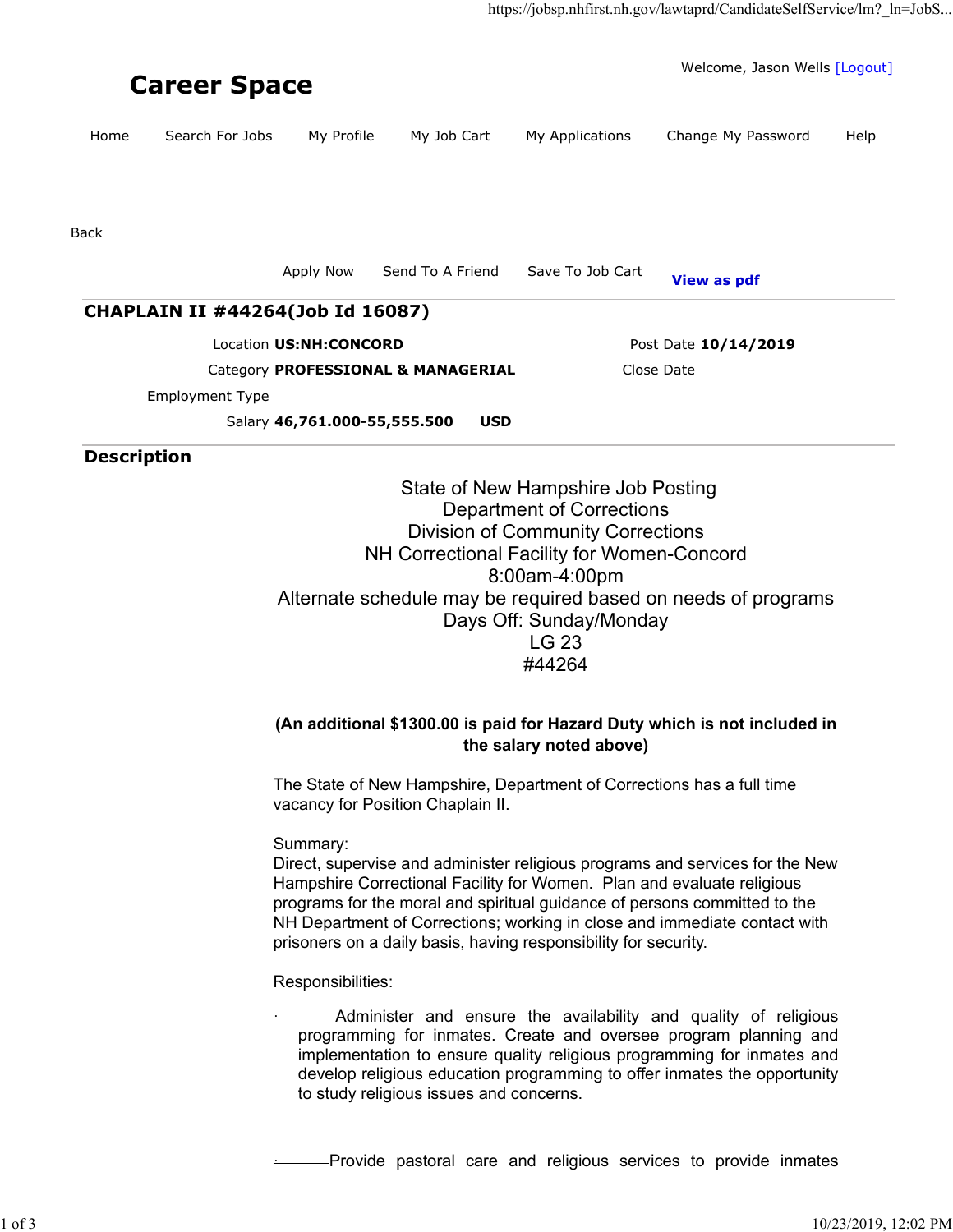opportunities to express their personal faith, participate in meaningful worship, and to offer inmates the opportunity to deal with personal religious issues.

- Supervise and recruit religious volunteers and provide training to ensure institutional security, monitor religious opportunities for inmates and enhance volunteer safety. Provide supervision to inmate workers to facilitate communication and unity of purpose among those workers and religious volunteers in providing for and meeting religious needs of inmates.
	- Provide guidance and training to all staff at the facility to keep them informed of policy expectations and to help increase communication and unity for the purpose of providing increased understanding of different religious beliefs and practices. Also, coordinate with a variety of different departments within the facility to facilitate the coordination of religious events and providing other religious services while ensuring institutional safety and security.
- Counsel families of resident/inmates and refer to community resources to help inmates and families deal with issues of incarceration.
- Develop, maintain and offer guidance to community clergy and identify resources to enhance inmate's transition from prison to church and community.
- Provide support and guidance to the institution through serving on committees to maintain and improve institutional functioning to support religious needs of inmates and recommend changes to departmental policy as needed.

MINIMUM QUALIFICATIONS: